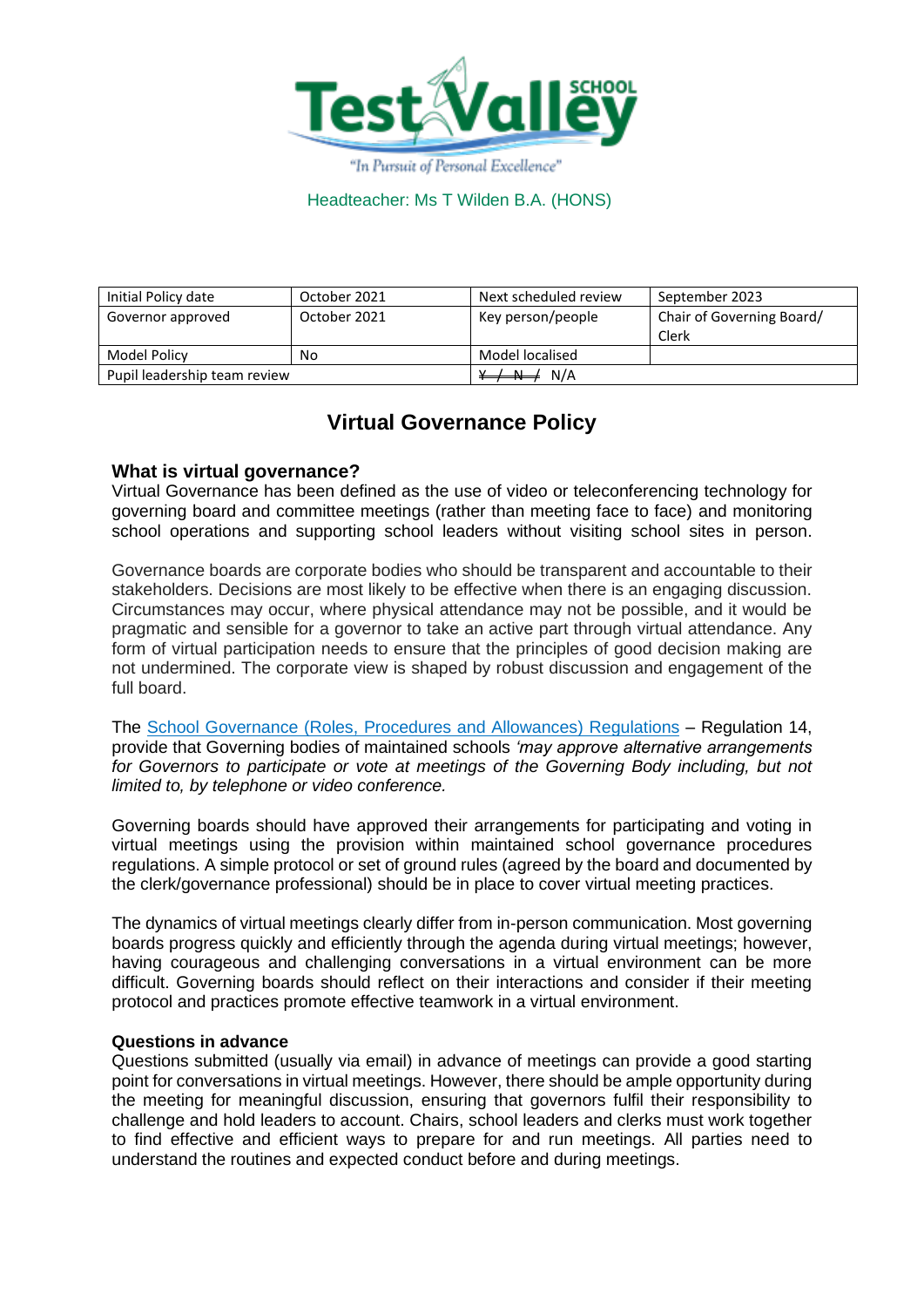

#### **Virtual meetings arrangements.**

Where the governing board decides that a meeting should take place using alternative arrangements (e.g. by telephone or video conference) that have been previously agreed then following will apply:

- the usual (statutory) notice and arrangements for issuing papers.
- all participants to receive clear instructions regarding how to access the meeting.
- all participants will note and follow any instructions given on how to manage their participation at the meeting.
- the governing board will abide by their normal rules, procedures and code of conduct adopted by the governing board and give regard to the duty to maintain confidentiality.
- governors will contribute towards a safe and secure environment for the meeting by giving due regard to the school's policies relating to data protection and the appropriate use of ICT.
- the minutes of the meeting will be taken by the clerk to the governing board and the meeting should not be recorded by any governor or the clerk without the approval of the governing board and for a specified purpose.

Only those who participate in a meeting, including those doing so by virtual means, count towards the quorum and can vote. If the video or telephone link is lost to someone in virtual attendance at a meeting, they would have to be deemed to have left it until such time as the link is re-established.

### **Participation and Voting in meetings**

Where the governing board has approved and has in place alternative arrangements for governors to participate and vote in meetings (e.g. by telephone or video conference) and a governor wishes to use these alternative arrangements they should.

- restrict themselves to using the arrangements agreed by the governing board.
- inform the clerk to the governing board that this is their intention as soon as possible but no later than 24 hours before the meeting is due to take place (subject to the meeting being convened giving the normal notice period).
- communicate and co-operate with the clerk to the governing board as necessary to ensure that the alternative arrangements can be put in place and work well for all concerned.
- Any secret ballot would have to be arranged so that the virtual attendees could communicate their vote to the clerk only (e.g. taking the call off speakerphone).

Meeting ID and passwords will be sent to participants via their email address, to maintain privacy.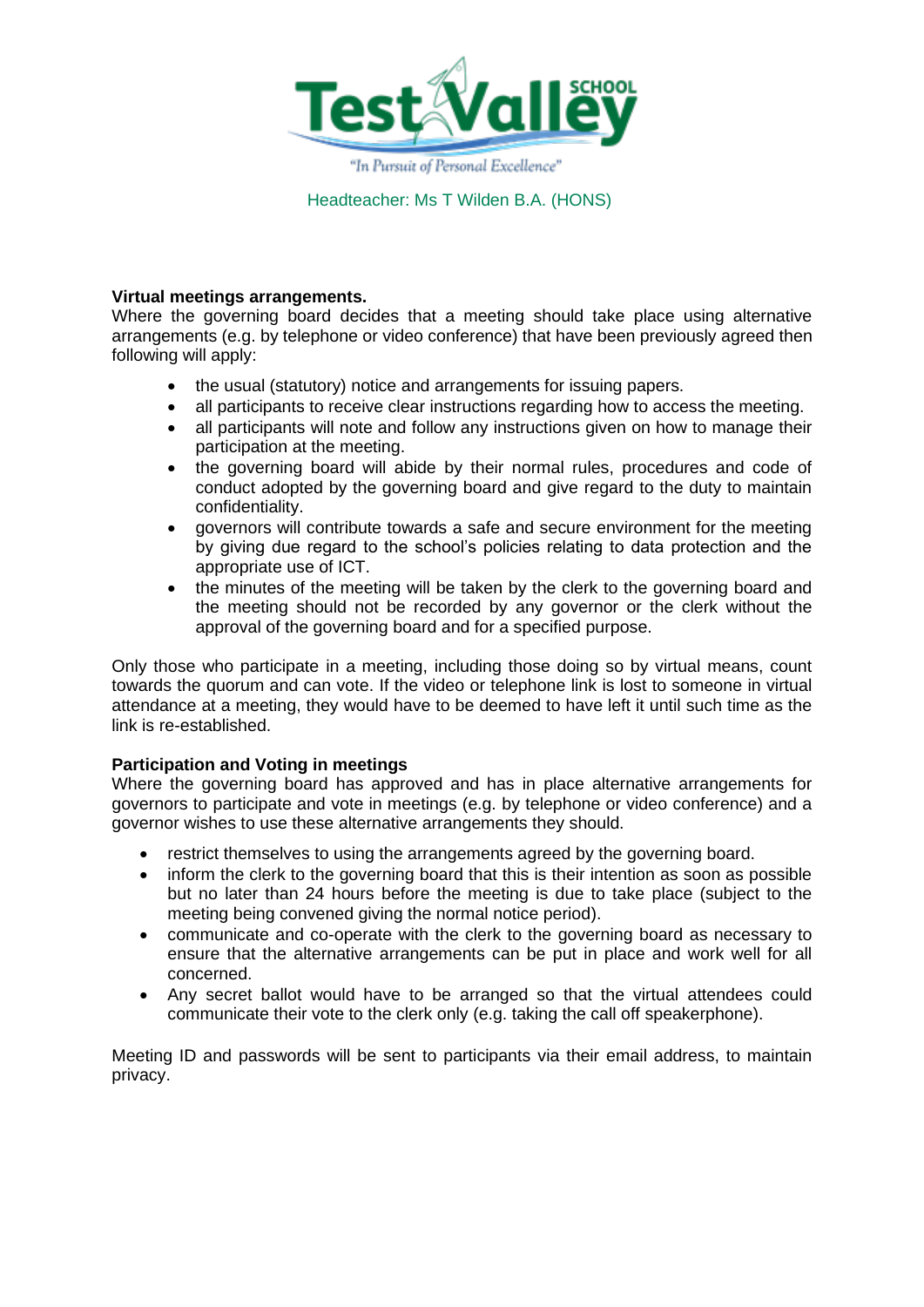

For good practice, every attendee should follow the Governor Services protocols outlined at Appendix A.

# **APPENDIX A**

## **Protocols for virtual meetings**

All participants should check their connections in good time before the meeting starts.

These meetings are formal governor meetings that are simply using a different platform. Therefore, codes of conduct and normal expectations apply to all governors.

All participants should be seated somewhere where they are not going to be interrupted and background noise is reduced to a minimum. Interruptions and noise are distracting to other participants.

Everyone should maintain confidentiality just as they would in a face to face meeting. You should be in a private room where you cannot be overheard.

Remember as you are signing in to join the meeting, you may be able to be heard before you are seen.

It is good practice for the chair of the meeting to be present in the room 10 mins before the meeting is due to start. Chair can then welcome each participant as they join the room.

If your meeting is a panel meeting for a complaint/discipline or appeal hearing, or a full GB meeting relating to a restructure, please keep early conversation and chat to a minimum as there may be people who are not governors already in the room.

There may be some participants who are not joining on video – it may be all participants are on microphone only. This is challenging for chairs so remember to stop at key points and invite questions. You may choose to do this individually to ensure everyone has an opportunity.

Once all are present in the room. The chair should perform introductions and outline the agenda, in particular for any who are not governors.

The chair should be clear about the expectations in terms of what the purpose of the meeting is and share arrangements for how participants will be able to ask or answer any questions, maybe including the use of the 'hands up' emoticon feature.

Governors should not use the 'chat' function on the virtual platform during the meeting to ensure transparency and ensure accurate recording of all points and discussions.